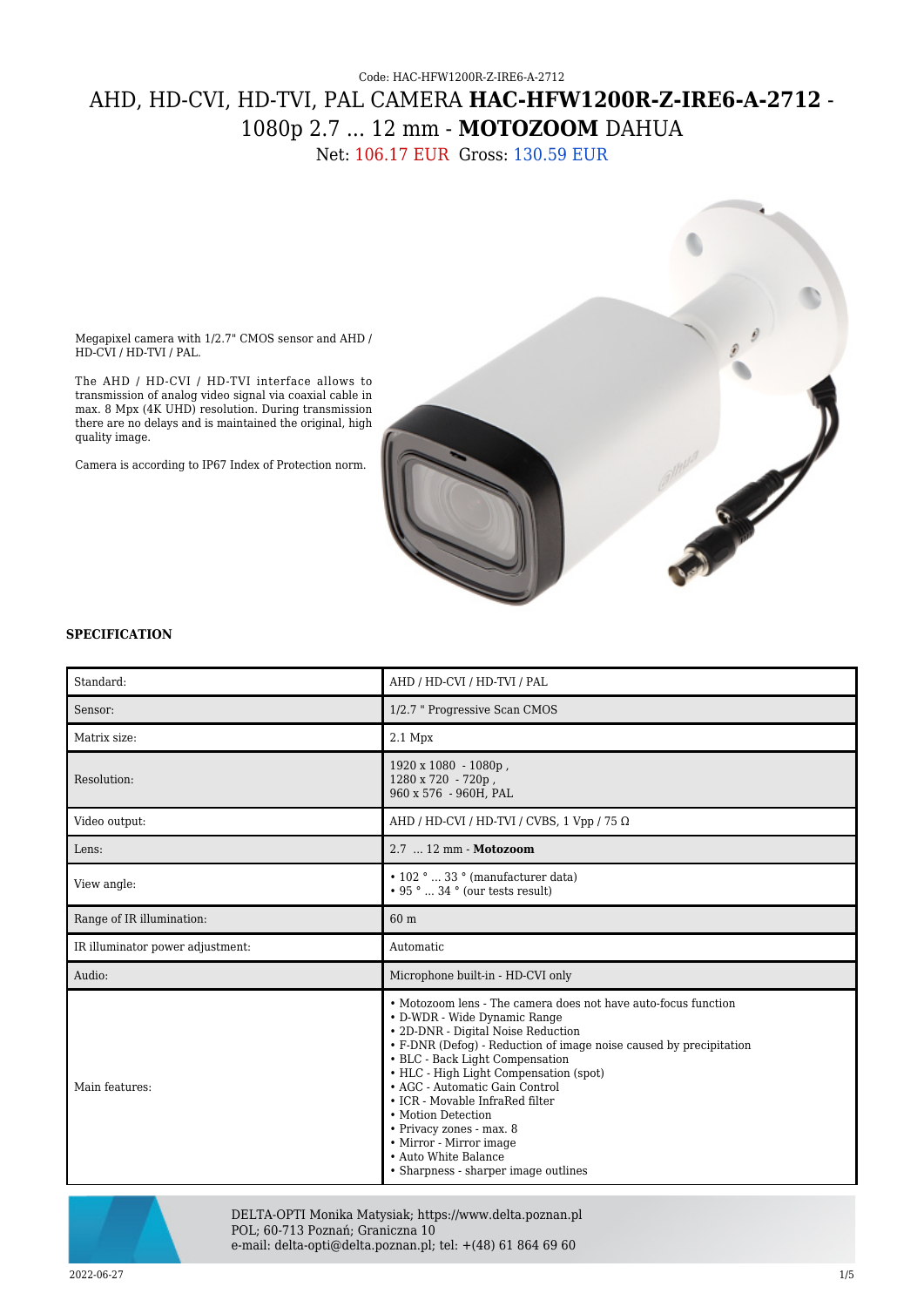| OSD menu:              | ✓                 |
|------------------------|-------------------|
| Power supply:          | 12 V DC / 1.01 A  |
| Power consumption:     | $\leq$ 12.1 W     |
| Housing:               | Compact, Metal    |
| Color:                 | White             |
| "Index of Protection": | IP67              |
| Operation temp:        | $-30$ °C $$ 60 °C |
| Weight:                | $0.54$ kg         |
| Dimensions:            | 210 x 90 x 90 mm  |
| Manufacturer / Brand:  | <b>DAHUA</b>      |
| Guarantee:             | 3 years           |

## **PRESENTATION**

Front view:



Side view:



Mounting side view:



DELTA-OPTI Monika Matysiak; https://www.delta.poznan.pl POL; 60-713 Poznań; Graniczna 10 e-mail: delta-opti@delta.poznan.pl; tel: +(48) 61 864 69 60

2022-06-27 2/5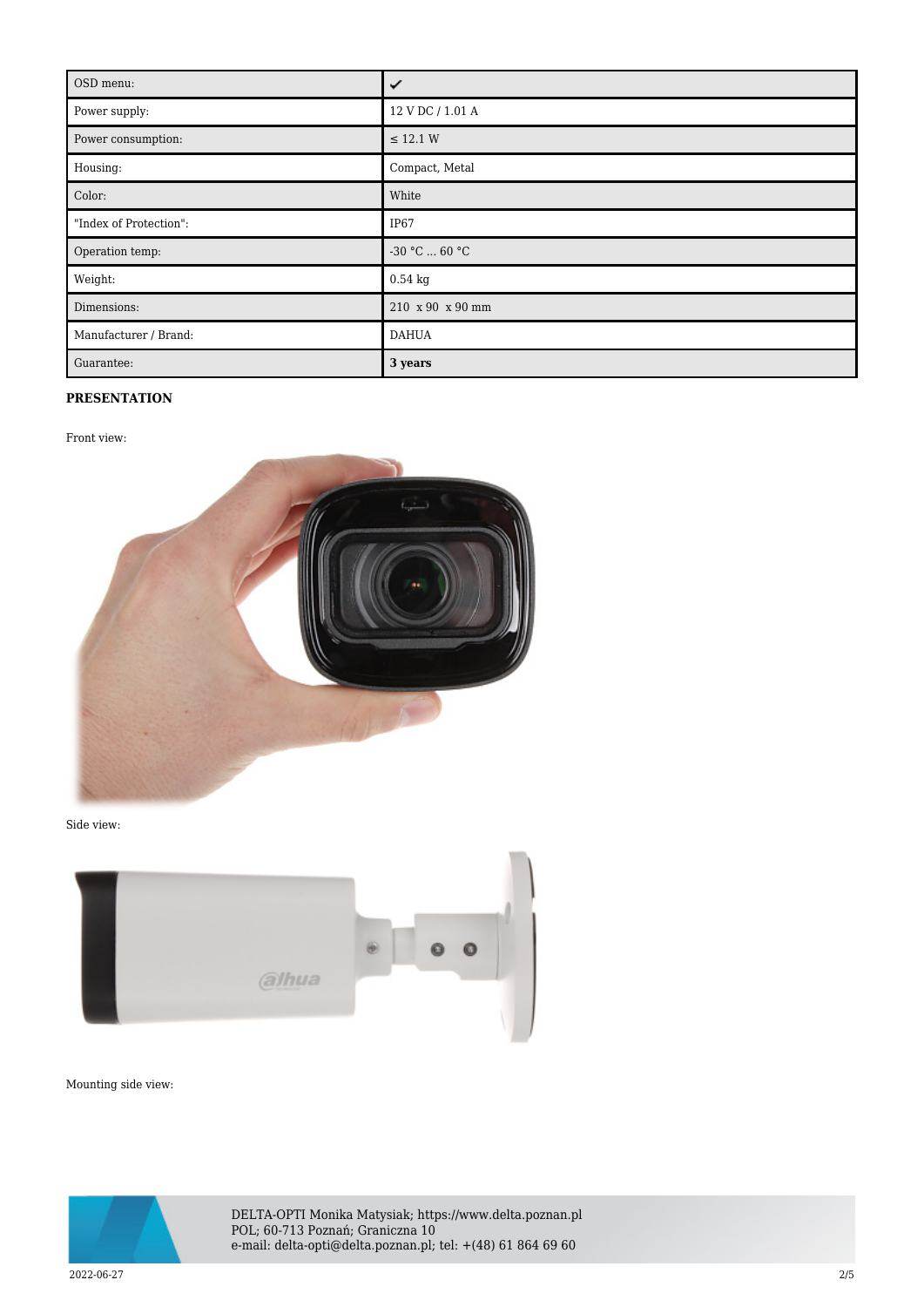

In the kit:



**OUR TESTS**

AHD:

Camera image at artificial illumination (about 30Lux):



Camera image at night conditions with internal built-in IR illuminator on:





DELTA-OPTI Monika Matysiak; https://www.delta.poznan.pl POL; 60-713 Poznań; Graniczna 10 e-mail: delta-opti@delta.poznan.pl; tel: +(48) 61 864 69 60

2022-06-27 3/5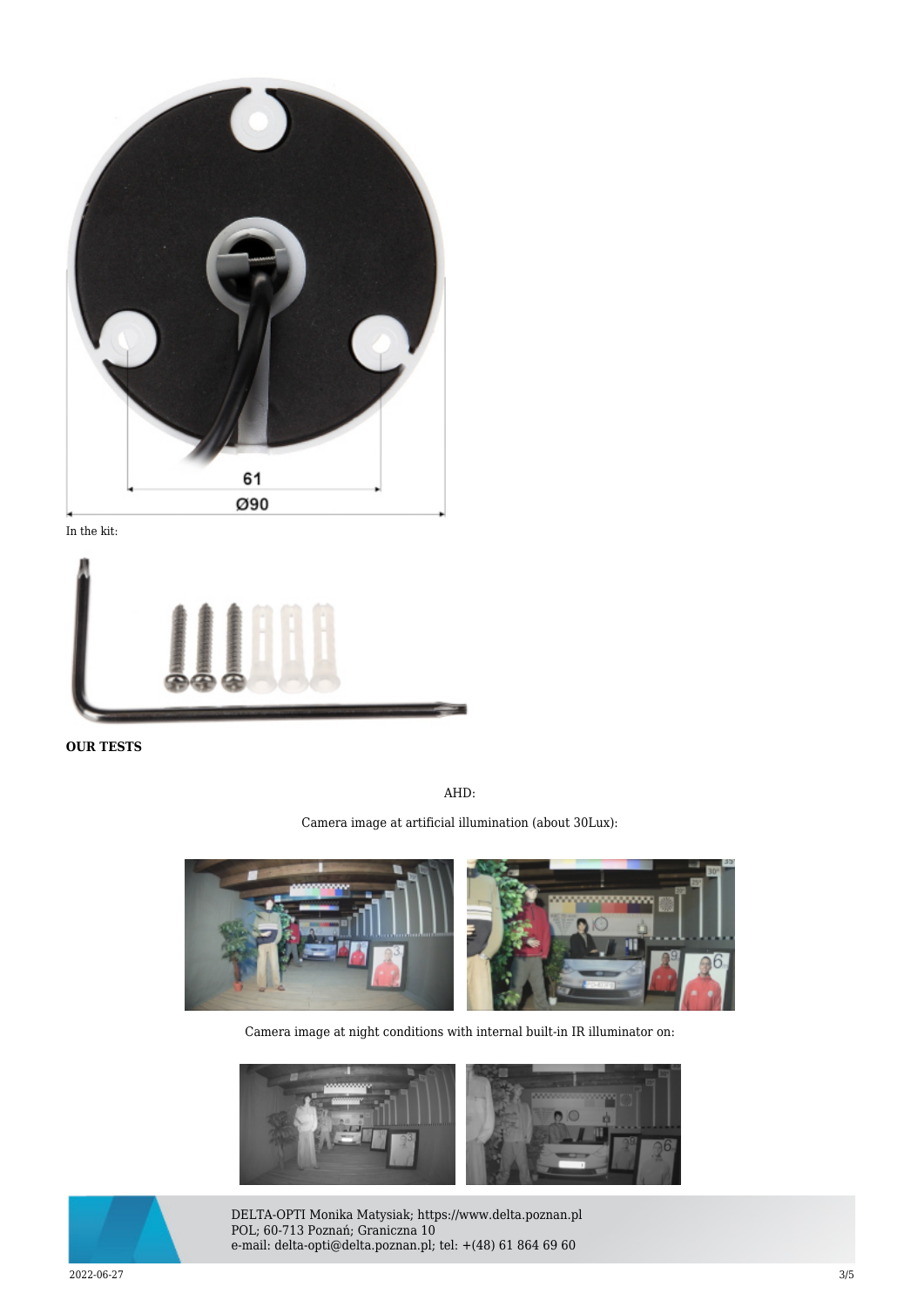Camera image at direct strong light opposite to camera:



HD-CVI:

Camera image at artificial illumination (about 30Lux):



Camera image at night conditions with internal built-in IR illuminator on:



Camera image at direct strong light opposite to camera:



HD-TVI:

Camera image at artificial illumination (about 30Lux):





DELTA-OPTI Monika Matysiak; https://www.delta.poznan.pl POL; 60-713 Poznań; Graniczna 10 e-mail: delta-opti@delta.poznan.pl; tel: +(48) 61 864 69 60

2022-06-27 4/5